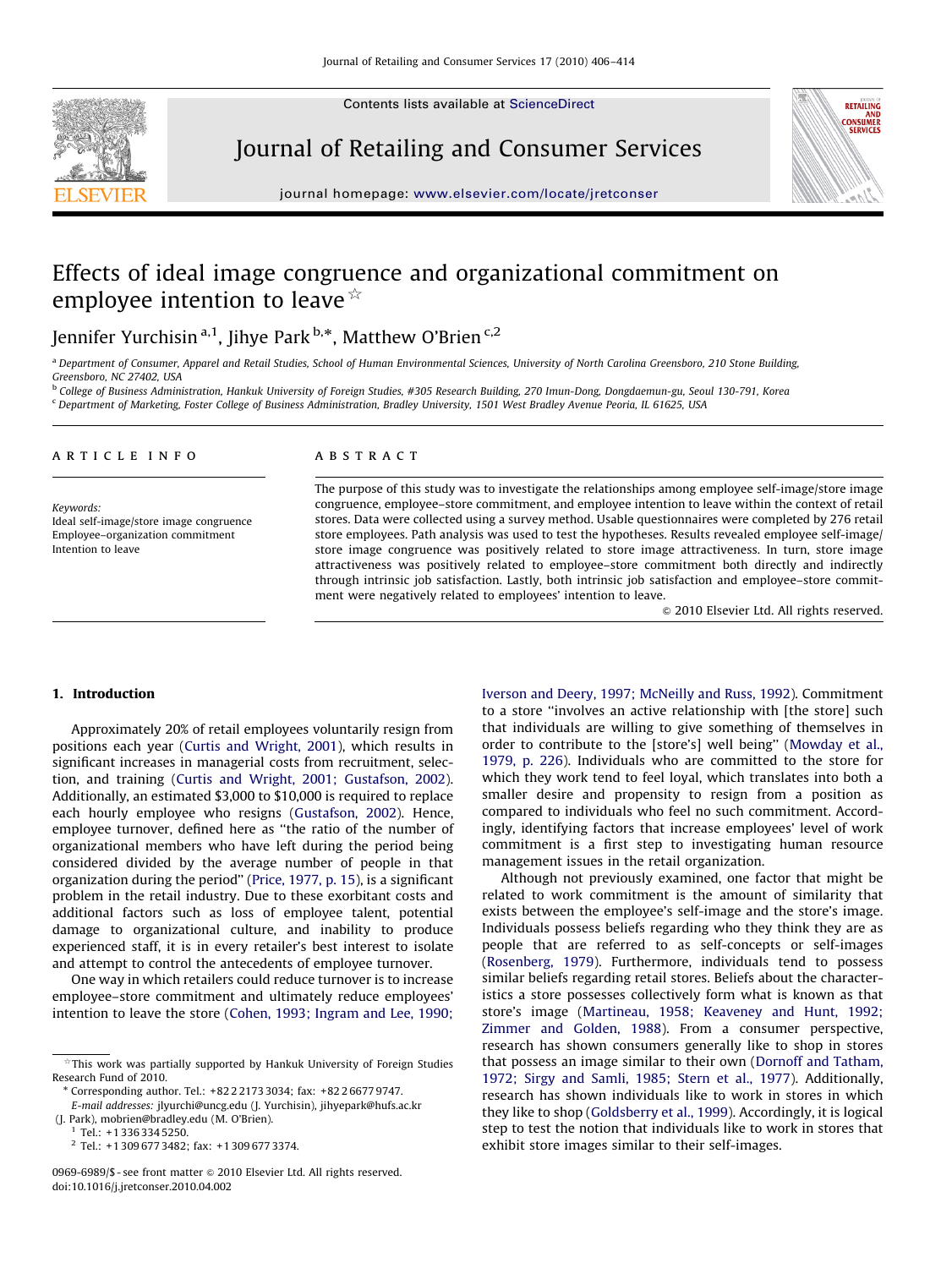

Fig. 1. The proposed model

Provided with the logic above, the purpose of this study is to investigate the relationships among the employee's ideal selfimage/store image congruence, commitment, and employee intention to leave. In the following section, we utilize the concepts of self-image/store image congruence ([Dornoff and Tatham, 1972;](#page--1-0) [Sirgy and Samli, 1985; Sirgy et al., 1989](#page--1-0)), consumer identification ([Bhattacharya and Sen, 2003](#page--1-0)), organization identification ([Dutton](#page--1-0) [et al., 1994\)](#page--1-0), and salesperson job satisfaction and commitment ([Brown and Peterson, 1993; Mowday et al., 1979\)](#page--1-0) to develop hypotheses that form a theoretically integrated model. This proposed model can be seen in Fig. 1.

## 2. Theoretical framework

#### 2.1. Self-image/store image congruence

In what is often cited as the first formal definition of the concept, [Martineau \(1958\)](#page--1-0) described store image as ''the way in which the store is defined in the shopper's mind, partly by its functional qualities and partly by an aura of psychological attributes'' (p. 47). Since, researchers have identified both the functional qualities (e.g., general store characteristics, physical characteristics, price, personnel, promotion, convenience, product, and services) and psychological attributes (e.g., modern vs. traditional, friendly vs. formal, classy vs. folksy, casual vs. sophisticated, sexy vs. plain, high status vs. low status) consumers use to evaluate store image ([Sirgy and Samli, 1985; Sirgy et al.,](#page--1-0) [1989\)](#page--1-0). Additionally, researchers have found consumers' evaluations of store image have practical consequences. For example, when consumers evaluate a store's image positively, they tend to frequent the store more often ([Darley and Lim, 1999\)](#page--1-0) and report a greater level of purchase intention ([Bloemer and Odekerken-](#page--1-0)[Schroder, 2002](#page--1-0)) than when they evaluate a store's image negatively.

Consumers' positive and negative evaluations of a store's psychological attributes, or what [Sirgy and Samli \(1985\)](#page--1-0) refer to as the store's ''symbolic image,'' may, in part, be influenced by consumers' evaluations of themselves. The way in which an individual evaluates himself or herself is referred to as self-image. Self-image has been defined as the ''totality of the individual's thoughts and feelings having reference to himself as an object'' ([Rosenberg, 1979, p. 7\)](#page--1-0). A person's overall self-image is composed of multiple perspectives of reference resulting in four self-image dimensions: actual self-image, ideal self-image, actual social selfimage, and ideal social self-image ([Sirgy, 1982;](#page--1-0) [Sirgy et al., 2000\)](#page--1-0). A person's actual self-image refers to the way in which he or she currently sees himself or herself with respect to a collection of personal attributes. The ideal self-image refers to the way in which a person would like to see him- or herself in terms of a group of personal traits. Actual social self-image refers to the way in which an individual believes that others currently perceive him or her with respect to a set of personal attributes. Lastly, ideal social self-image refers to the way in which an individual would like others to see him or her in terms of personal characteristics.

Several researchers have found that congruence between a store's symbolic image and one or more aspects of a consumer's self-image (i.e., actual self-image, ideal self-image, actual social self-image, ideal social self-image) has an impact on shopping behavior. While some evidence from earlier studies (e.g., [Stern](#page--1-0) [et al., 1977](#page--1-0)) indicates all four types of self-image have an impact on consumer behavior, most research findings point to the two forms of ideal self-image (i.e., ideal self-image and ideal social self-image) as having a more prominent influence on consumer behavior than the two forms of actual self-image (i.e., actual selfimage and actual social self-image). [Dornoff and Tatham \(1972\)](#page--1-0) found that of these two aspects (ideal vs. actual) of self-image, congruence between a consumer's ideal self-image and symbolic store image had a greater influence on store preference than the congruence between actual self-image and symbolic store image. In terms of social self-image, [Sirgy and Samli \(1985\)](#page--1-0) found that, when congruence existed between a store's symbolic image and consumers' ideal social self-image, consumers tended to evaluate the store positively and be loyal. However, no significant relationships were found among store loyalty, store evaluation, and congruence between symbolic store image and consumers' actual social self-image. Sirgy [and Samli's \(1985\)](#page--1-0) findings indicating that congruence between a symbolic store image and a consumer's ideal, as opposed to actual, social self-image had an influence on that consumer's behavior, are consistent with those of [Dornoff and Tatham \(1972\)](#page--1-0), who found that congruence between symbolic store image and a consumer's ideal self-image had a greater influence on store preference than congruence between symbolic store image and a consumer's actual self-image. Hence, it seems likely that the way in which people would like to be seen, either by themselves or by others,